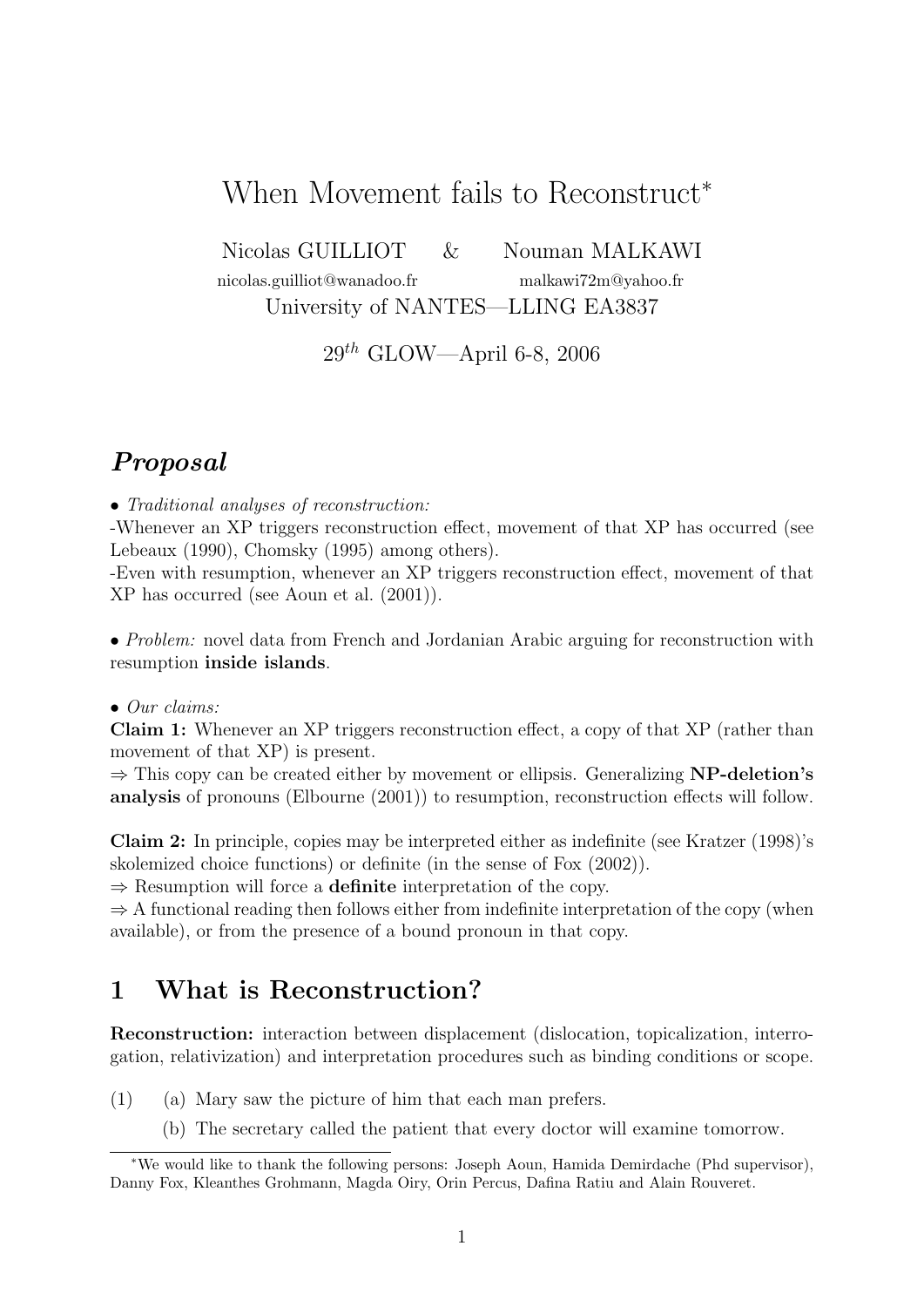$\Rightarrow$  (1a) and (1b) both have a 'reconstructed' reading.

 $(1a) \rightarrow a$  different *picture* for *each man*.

- Binding reconstruction:  $him$  is interpreted as a variable bound by the quantifier;
- Scope reconstruction<sup>1</sup>: narrow scope of *picture* with respect to each man.

 $(1b) \rightarrow a$  different patient for every doctor.

• Scope-only reconstruction: narrow scope of *patient* with respect to each doctor.

GG/minimalist account of reconstruction effects: the copy theory of movement. ⇒ Syntactic mechanism given by Lebeaux (1990), Bianchi (1995), Sauerland (2004) among others, to allow interpretation of a displaced constituent in its base position:

- (2) (a) Mary saw the picture of him that each man prefers picture of him<sup>2</sup>.
	- (b) The secretary called the patient that every doctor will examine patient.

 $\Rightarrow$  Interpretation of the copy in (2a) and (2b) as an indefinite (see Kayne (1994) for arguments).

Assumption 1: Whenever reconstruction effects appear, movement has occurred.

# 2 What about Resumption?

Resumption: when a pronoun occupies a site where a gap (A' trace) would be expected.

### 2.1 Resumption can save islands

Resumptive strategy can circumvent islandhood<sup>3</sup>, as illustrated with  $wh$ - question and dislocation from French in (3a) and (3b), and dislocation from LA in (3c):

- (3) (a) Quel étudiant es-tu fâché [Adjunct Island parce que le doyen  $*(l)$ 'a renvoyé]? 'Which student are you furious because the principal expelled him?'
	- (b) Cet étudiant, tu es fâché [ $_{\text{Adjunct}}$  Island parce que le doyen  $*(l)'$ a renvoyé]. 'This student, you are furious because the principal expelled him.'
	- (c) Ha-l-muttahamme tfeejaPto this-the-defendant surprised-2pl  $\int$ Adjunct Island  $la$ Pnno because learnt-2pl that *Srifto* Penno habasuw- $*(a)$ . imprisonned-her

'This defendant, you were surprised because you learnt they sent her to jail.'

 $\Rightarrow$  Insertion of a pronoun in (3a), (3b), and (3c) rescues the sentence<sup>4</sup>.

<sup>&</sup>lt;sup>1</sup>For convenience, we refer to all cases of distributive reading of the displaced constituent as scope reconstruction.

<sup>2</sup>Presence of binding reconstruction in restrictive relatives argues for head-raising analysis, as initially proposed by Vergnaud (1973).

<sup>3</sup>when movement is banned in structures such as adjuncts, complex-NPs (strong islands), or highly restricted in others such as wh- structures (weak islands).

<sup>4</sup>Since extraction out of a strong island is prohibited, several studies resort to a base-generation approach of resumption, in which the resumptive element is generated in the island, and the antecedent base-generated in its surface position.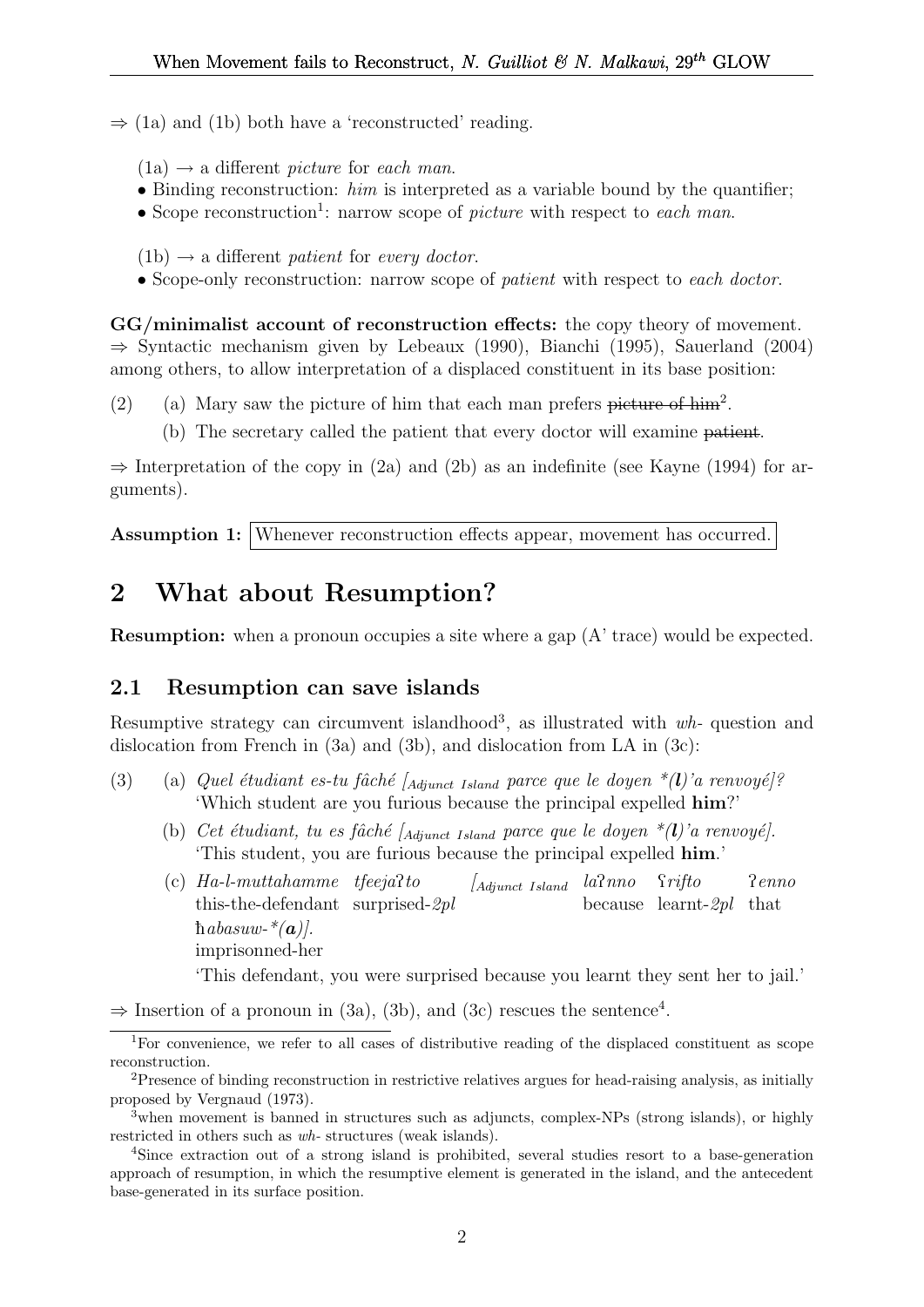### 2.2 Reconstruction with resumption

Consider the contrast noticed in Aoun et al. (2001) for Lebanese Arabic (LA):

- (4) (a)  $/t_0$ *lmiiz-a*<sub>1</sub> student-her the-bad l-kə $s$ leen $l_2$ ma baddna Neg want-1p tell-1p  $n\chi abbir$  wala  $m\Omega$ llme<sub>1</sub> no teacher  $P<sub>9</sub>nno$ that  $huvw$ e<sub>2</sub> zastbar he cheated-3sm in-the-exam  $b$ -l-fahis 'Her<sub>1</sub> bad student<sub>2</sub>, we don't want to tell any teacher<sub>1</sub> that  $he_2$  cheated on the exam.' (b) \*/təlmiiz-a<sub>1</sub> l-kəsleen/<sub>2</sub> ma badda  $taSrif$  $wala$   $m\Omega$ llme<sub>1</sub> lee
	- student-her the-bad Neg want.3fs know.3fs no teacher why l-mudiira the-principal expelled-him from the-school  $\int$ ahatit- $o_2$ mn l-madrase 'Her<sub>1</sub> bad student<sub>2</sub>, no teacher<sub>1</sub> wants to know why the principal expelled  $\lim_{2}$  from the school.
	- (c) \*/təlmiiz-a<sub>1</sub> l-kəsleen/<sub>2</sub> ma hkiina student-her the-bad Neg talked-1p with no  $ma\Omega$  wala m $\Omega$ allme<sub>1</sub> teacher Pable-ma before  $(ha)$ -l-majduub<sub>2</sub> yuusal (this)-the-idiot arrive-3sm 'Her<sub>1</sub> bad student<sub>2</sub>, we didn't talk to any teacher<sub>1</sub> before **this idiot**<sub>2</sub> arrived.'

 $\Rightarrow$  If there is no island as in (4a), the 'reconstructed' functional reading is allowed (a different *student* for *each teacher*), whereas it is not available anymore when a weak or strong island intevenes (see (4b) and (4c)).

#### Aoun et al. (2001)'s approach: apparent vs true resumption.

On the basis of the contrast in (4), Aoun et al. (2001) argue that resumptive elements which appear inside islands (weak island in (4b), and strong island in (4c)) behave differently from resumptive elements which are not inside islands as in (4a). They suggest the terms 'true resumption' and 'apparent resumption' respectively for these two cases.

 $\Rightarrow$  The (possessive) pronoun in the left-dislocated DP in (4a) can be bound by the negative  $QP$  wala ms<sup>allme</sup> 'no teacher'. This can be obtained if we suppose that the left-dislocated DP is reconstructed in the scope of the negative QP. Aoun et al. (2001) conclude from (4a) that resumption can be derived with movement when no island appears (case of apparent resumption). The LF schema for (4a) is given in (5). Notice that there is a copy of the dislocated antecedent adjoined to the resumptive element (RP).

(5) Apparent resumption:  $[p_P \dots \text{ pronoun}_1 \dots]_2$   $[p_P \dots QP_1 \dots [cp \dots [bp \text{ [DP} \dots \text{ pronoun}_1 \dots]_2 \text{ [RP}_2]]]$ 

 $\Rightarrow$  In contrast, resumptive elements inside islands seem not to show reconstruction effects, as  $(4b)$  and  $(4c)$  show. The wh- and adjunct clauses in  $(4b)$  and  $(4c)$  constitute islands for movement. Resumptive pronouns and epithets within islands are true last resort resumptives. This strategy implies the absence of movement, and thus the absence of a copy of  $[t\omega_m]$  l-k-sleen<sup> $\omega_2$ </sup> 'her bad student' as shown in (6): the anaphoric element 'her' cannot be interpreted in the scope of the negative QP 'no teacher' (BVA violation), because there is no copy of the antecedent in the embedded clause.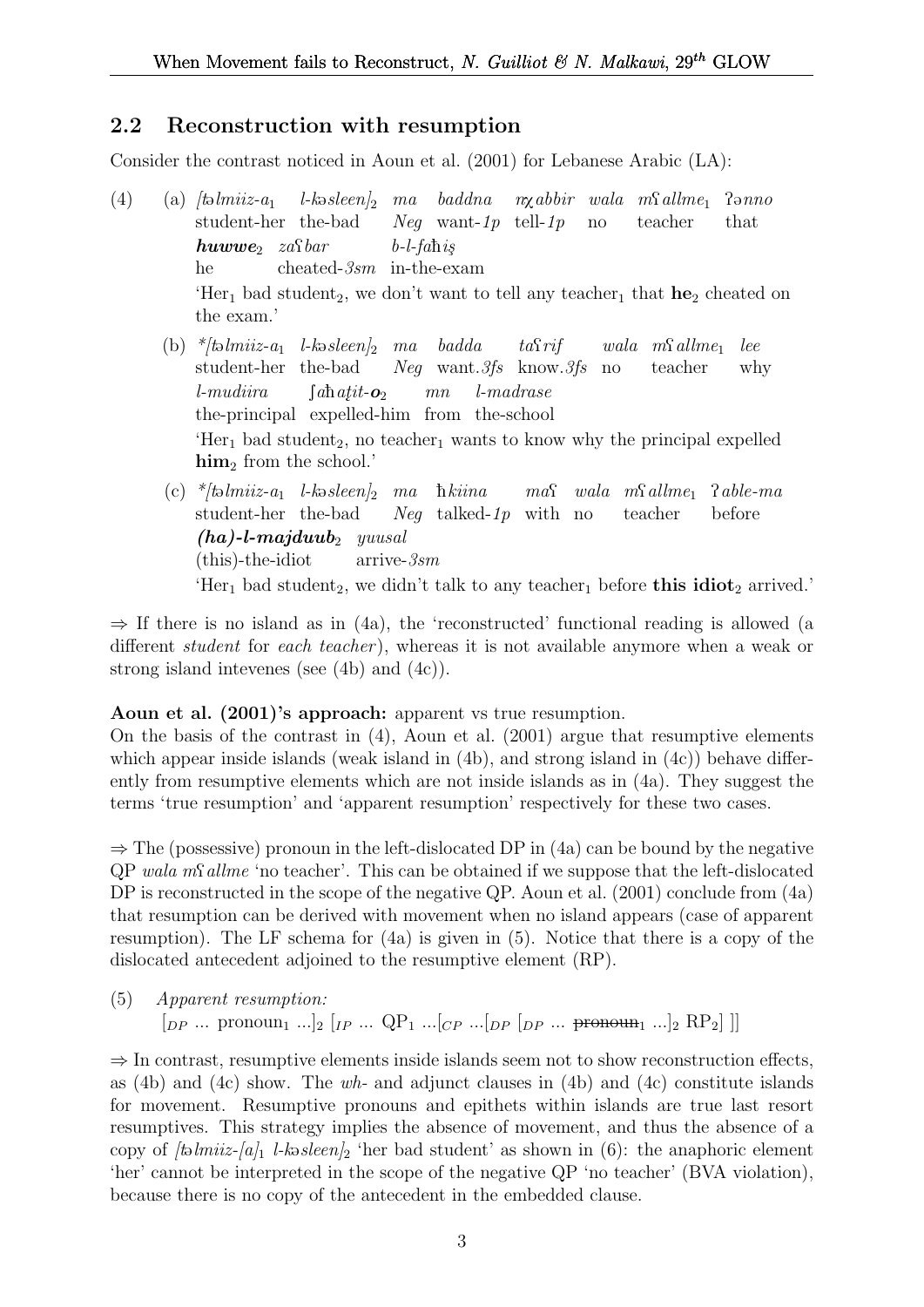(6) True resumption:  $[p_P \dots \text{ pronoun}_{*1} \dots]_2 [ip \dots QP_1 \dots [I_{sland} \dots[p_P \text{ RP}_2]]]$ 

> Apparent resumption True resumption Reconstruction No reconstruction

Table 1. Reconstruction with Resumption

Assumption 2: Even with resumption, when reconstruction holds, movement is present.

## 2.3 Paradox: reconstruction in islands

Assumption 1: Whenever reconstruction holds, movement is present. Assumption 2: Even with resumption, when reconstruction holds, movement is present.

 $\Rightarrow$  These two conclusions lead to the following prediction:

```
Reconstruction should never occur within islands.
```
However, consider the following dislocation structures from JA in (7) and French in (8), and wh- structures from French in (9). All these examples involve resumption (clitic or doubled clitic) within an island:

- (7) Clitic/doubled clitic inside strong (adjunct in (a)) or weak (wh- in (b)) island:
	- $\alpha$  (a)  $[talib-[ha]_1$  l-kassoul]<sub>2</sub> ma zi $\Omega$ lat  $[wala$  m $\Omega$ allmih]<sub>1</sub> la $\Omega$ annuh student-her the-bad Neg upset.3sf no teacher because l-mudiirah the-principal expelled. 3sf-CL / CL he from the-school  $kab$ [ $at$ - $oh$ <sub>2</sub>]  $/$  -oh<sub>2</sub>  $hu_2$  mn l-madrase 'Her bad student, no teacher was upset because the principal expelled him from school.'
	- (b)  $[talib-|ha]_1$ student-her the-bad  $\emph{l-kassul}_2$  ma badku Neg want.2pl ask  $t$ *is*?*alu* [wala m\{\allmih}<sub>1</sub> no teacher  $laj$ why l-mudiirah the-principal expelled. 3sf-CL / CL he from the-school  $kah[at-oh_2]$  $\begin{array}{ccc} \end{array}$  -  $oh_2$   $hu_2$   $mn$ l-madrase 'Her bad student, you don't want to ask any teacher why the principal expelled him from the school.'
- (8) Clitic inside strong (adjunct) or weak (wh-) island:
	- (a) La photo<sub>1</sub> de sa<sub>2</sub> classe, tu es fâché parce que chaque prof<sub>2</sub>  $\mathbf{l}_1$ 'a déchirée. 'The picture of his class, you are furious because each teacher tore it.'
	- (b) La photo<sub>1</sub> de sa<sub>2</sub> fille, tu te demandes pourquoi chaque homme<sub>2</sub>  $\mathbf{l}_1$ 'a gardée. 'The picture of his daughter, you wonder why each man kept it?'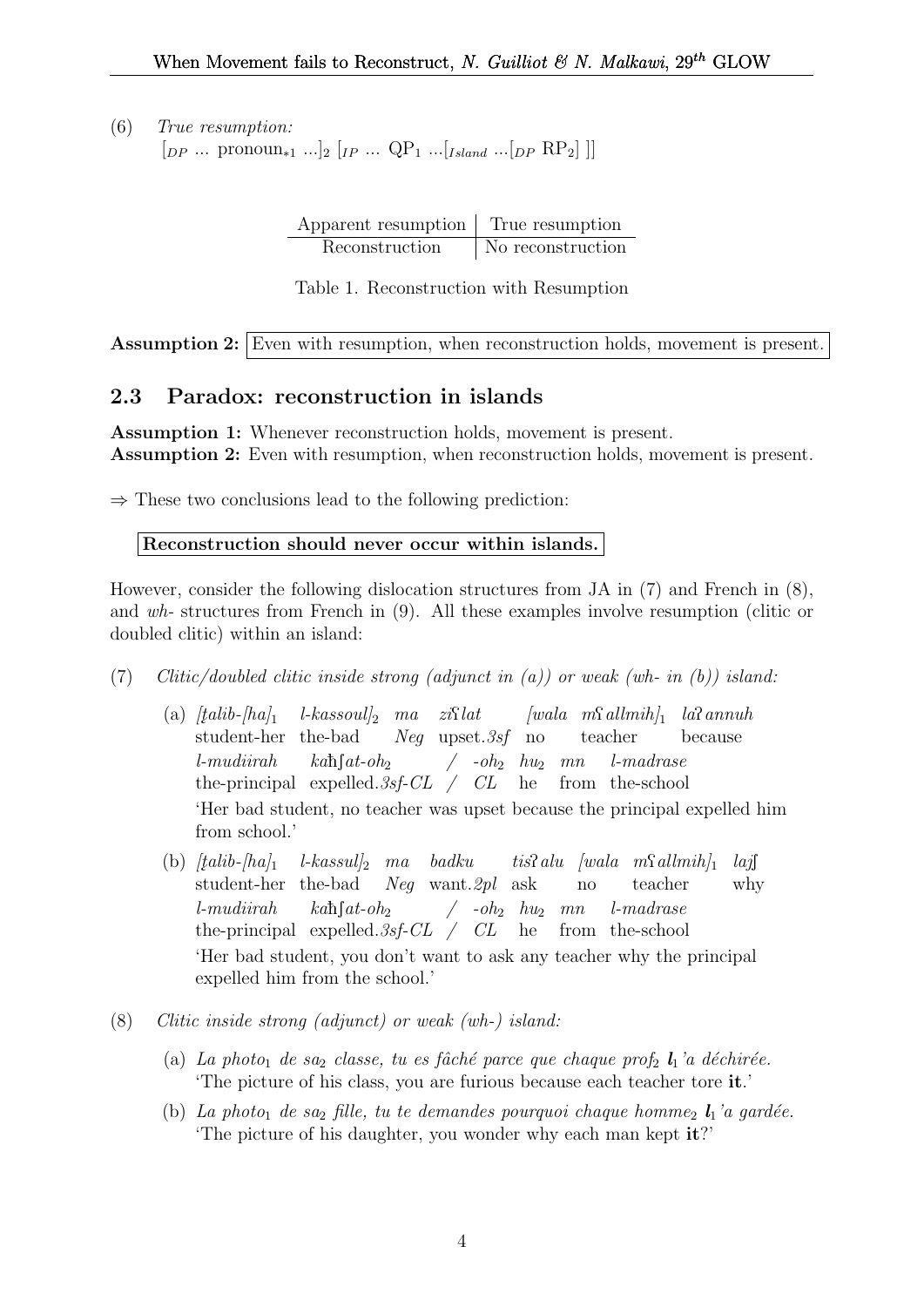- (9) Clitic inside strong (adjunct) or weak (wh-) island:
	- (a) Quelle photo<sub>1</sub> de lui<sub>2</sub> es-tu fâché parce que chaque homme<sub>2</sub>  $l_1$ 'a déchirée? 'Which picture of him are you furious because each man tore it?'
	- (b) Quelle photo<sub>1</sub> de sa<sub>2</sub> fille te demandes-tu si chaque homme<sub>2</sub>  $\mathbf{l}_1$ 'a gardée? 'Which picture of his daughter do you wonder whether each man kept it?'

 $\Rightarrow$  The examples in (7), (8) and (9) can all have a 'reconstructed' functional reading:

 $(7a) \rightarrow a$  different *student* for *each teacher* (strict mapping teacher/picture).

• Binding reconstruction: the possessive -ha 'her' is interpreted as a bound variable.

 $(9a) \rightarrow$  Answer: la photo de lui à son mariage ('the picture of him at his wedding').

• Binding reconstruction: the pronoun  $lui$  is interpreted as a bound variable.

If reconstruction is only a consequence of syntactic movement, as suggested in Lebeaux (1990), Chomsky (1995) and Aoun et al. (2001) among others, how is reconstruction possible in a strong island?

## 3 What really matters for Reconstruction?

In JA, presence vs absence of reconstruction depends descriptively on three parameters:

- the type of resumption
- the type of island
- the type of binding condition.

### 3.1 The type of resumption: weak vs strong

The distinction between strong (strong pronoun or epithet) and weak (clitic and doubled clitic) resumptives plays an important role in allowing or banning reconstruction, but only within strong islands.

|                 | Weak resumption   Strong resumption |
|-----------------|-------------------------------------|
| Clitics         | Strong pronouns                     |
| Doubled clitics | Epithets                            |

|  |  |  | Table 2. Typology of Resumption |
|--|--|--|---------------------------------|
|--|--|--|---------------------------------|

 $\Rightarrow$  Weak resumptives (clitic or doubled clitic) in strong islands allow for the 'reconstructed' functional reading.

 $\Rightarrow$  **Strong** resumptives (strong pronoun or epithet) in strong islands **ban** the 'reconstructed' functional reading.

(10) Weak resumption (a) vs strong resumption (b) in strong (adjunct) island:

(a)  $[talib-|ha]_1$  l-kassoul]<sub>2</sub> ma hakjan student-her the-bad Neg talked.1pl with  $ma\Omega$  $[wala \ m\Omega] \t m\delta h]$  gabl-ma no teacher before  $t\lceil u f - u h_2 \rceil$ saw. 3sf-Cl  $\neq$  -Cl he the-principal. 3sf  $\int$  -uh<sub>2</sub> hu<sub>2</sub> l-mudiirah 'Her bad student, we didn't talk to any teacher before the principal saw him.'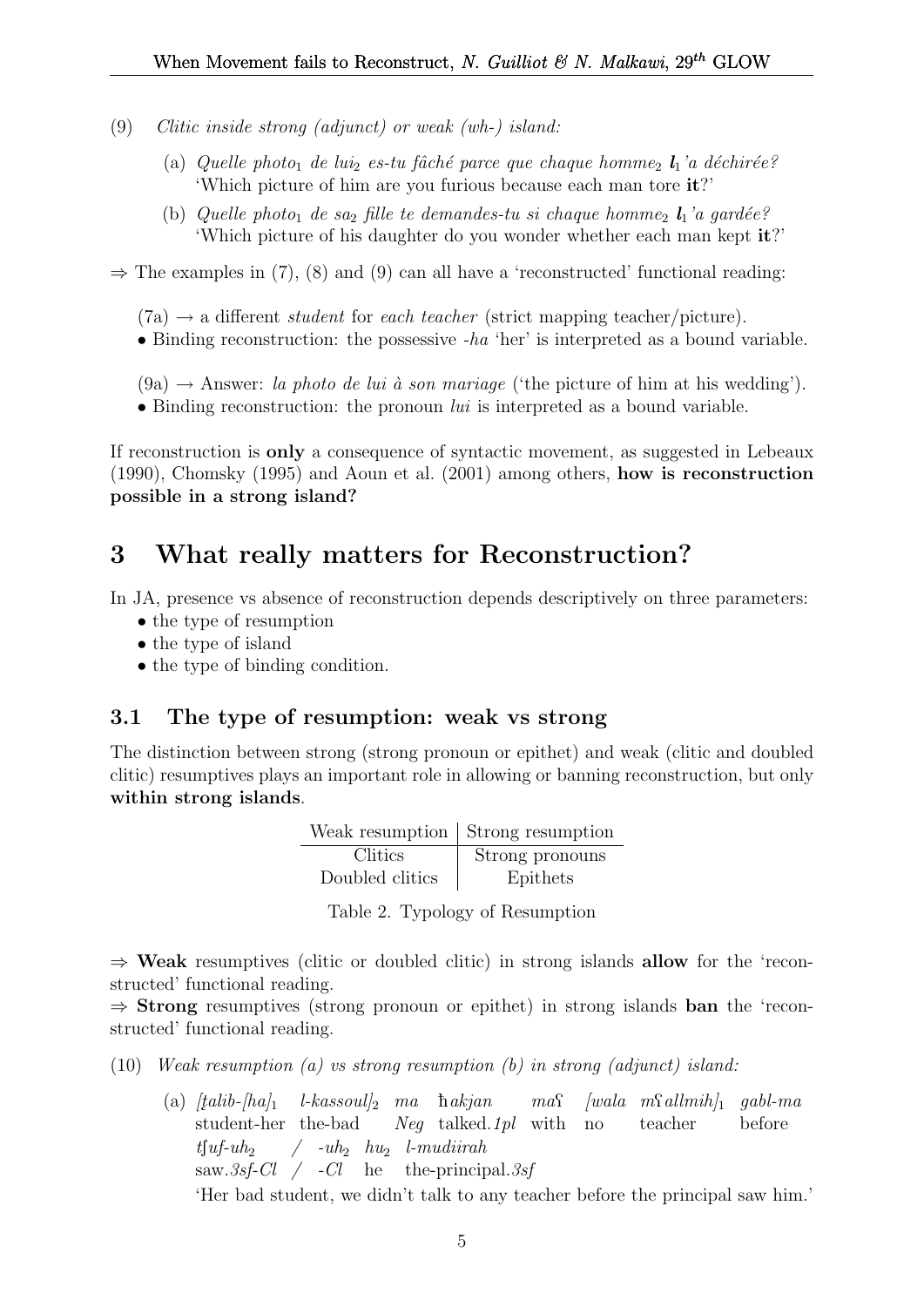(b)  $*$ [talib-[ha]<sub>1</sub> l-kassoul]<sub>2</sub> ma hakjan student-her the-bad Neg talked.1pl with  $ma\Omega$  $[wala \ mSallmih]_1$  gabl-ma no teacher before  $h u_2 \quad / \quad h a$ -l-ġ $ab i_2$ he / the-idiot.  $3sm$  arrive.  $3sm$ yesal 'Her bad student, we didn't talk to any teacher before he / this idiot arrived.'

|                 | Strong island                                                  |
|-----------------|----------------------------------------------------------------|
| Weak resumption | reconstruction with BVA $(\sqrt)$                              |
|                 | Strong resumption $\parallel$ no reconstruction with BVA $(*)$ |

Table 3. Reconstruction: weak vs strong resumption

## 3.2 The type of island: weak vs strong

The nature of the island (weak vs strong) also plays a role in allowing or banning reconstruction, but only with strong resumption.

 $\Rightarrow$  Weak islands allow for reconstruction with strong resumption.

 $\Rightarrow$  **Strong** islands **ban** reconstruction with strong resumption.

(11) Strong resumption in weak island  $(a)$  vs strong island  $(b)$ :

- $\left( \mathrm{a}\right)$   $[talib-[ha]_{1}$   $l$ -kassoul]<sub>2</sub> ma badku student-her the-bad Neg want.2pl ask.2pl no  $t$ *is*?*alu* [wala m\{\matha allmin\}<sub>1</sub> teacher  $la\tilde{J}$ why  $h_{u_2}$  /  $ha$ -l-gabi<sub>2</sub> he / the-idiot.3sm cheated.3sm in-the-exam  $\dot{g}$  af  $b$ -l- $mti$ han 'Her bad student, you don't want to ask any teacher why he / this idiot cheated on the exam.'
- (b)  $*$ [talib-[ha]<sub>1</sub> l-kassoul]<sub>2</sub> ma hakjan student-her the-bad Neg talked.1pl with  $ma\Omega$  $[wala \ m\Omega dlmih]_1$ no teacher gabl-ma before  $hu_2 \quad / \quad ha$ -l-gabi<sub>2</sub> he / the-idiot.3sm arrive.3sm yesal

'Her bad student, we didn't talk to any teacher before he / this idiot arrived.'

|                 | Weak island                                                                                        | Strong island                     |
|-----------------|----------------------------------------------------------------------------------------------------|-----------------------------------|
| Weak resumption | reconstruction with BVA $(\sqrt)$                                                                  | reconstruction with BVA $(\sqrt)$ |
|                 | Strong resumption    <b>reconstruction with BVA</b> $(\sqrt{})$   no reconstruction with BVA $(*)$ |                                   |

Table 4. Reconstruction: weak vs strong resumption & weak vs strong island

## 3.3 The type of binding condition: positive vs negative

Finally, the type of binding condition also determines presence or absence of reconstruction, but only with weak resumption.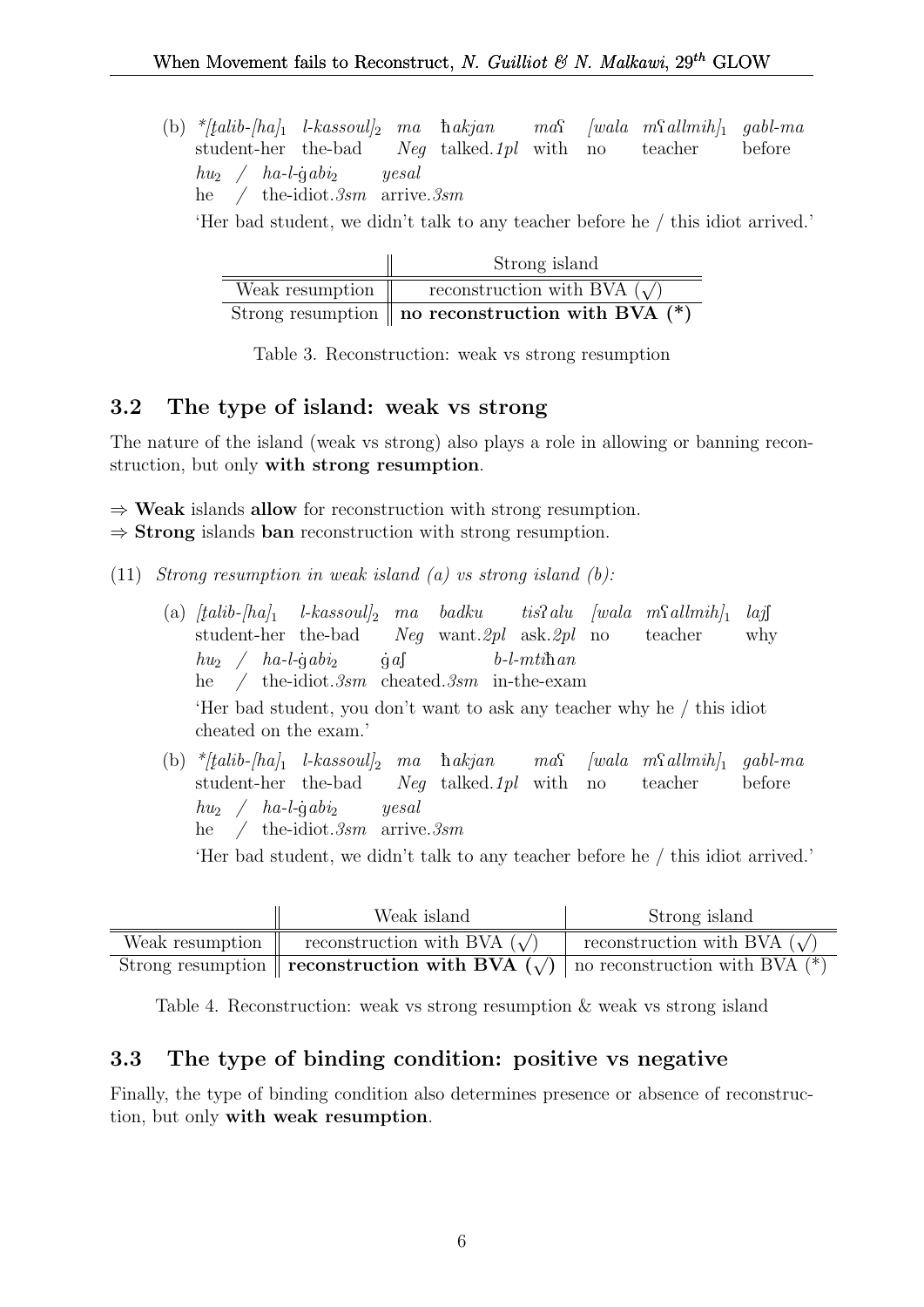|             | No island                     | Weak island                | Strong island              |
|-------------|-------------------------------|----------------------------|----------------------------|
| WRes        | rec. with BVA $(\sqrt)$ ,     | rec. with BVA $(\sqrt)$ ,  | rec. with BVA $(\sqrt)$ ,  |
|             | not with Cond. C $(\sqrt{\ }$ | not with Cond. C $(\sqrt)$ | not with cond. C $(\sqrt)$ |
| <b>SRes</b> | rec. with BVA $(\sqrt{ } )$   | rec. with BVA $(\sqrt)$    | no rec. with BVA $(*)$     |
|             | and with Cond. $C$ $(*)$      | and with Cond. $C$ $(*)$   | and with Cond. C $(\sqrt)$ |

Table 5. Reconstruction: weak vs strong resumption,  $+/-$  strong island & positive vs negative condition

#### Weak Resumption:

 $\Rightarrow$  Whether or not an island appears in the structure, weak resumption gives rise to:

• reconstruction with positive binding conditions (BVA satisfied in the (a) examples)<sup>5</sup>;

• no reconstruction with negative conditions (Condition C is not violated in the (b) examples).

- (12) BVA vs Condition C with no island:
	- (a)  $[talib-[ha]_1$  l-kassul]<sub>2</sub> ma beddna student-her the-bad Neg want.1pl say to-no ngol [l-wala m $\Omega$ allmih]<sub>1</sub> teacher Penno that l-mudiirah the-principal expelled. 3sm. - Cl from the-school  $tardat$ -oh<sub>2</sub> mn l-madrase 'Her bad student, we don't want to tell any teacher that the principal expelled him from the school.'
	- (b) *Salamit*<sub>2</sub> *Karim*<sub>1</sub>, *bitfakir* grade Karim think.2sm that Pinnu pro<sup>1</sup> lazim Pi gayyar-ha2. he must change-it 'Karim's grade, you think that he must change it.'
- (13) BVA vs Condition C in weak island:
	- (a)  $[talib-|ha]_1$ student-her the-bad l-kassul]<sup>2</sup> ma badku Neg want.2pl ask  $t$ *is*?*alu* [wala m\{\allmih}] no teacher  $l$ ajf why l-mudiirah the-principal expelled. 3sf-CL / CL he from the-school  $k$ ah $\int$ at-oh<sub>2</sub>  $/$  -oh<sub>2</sub>  $hu_2$  mn l-madrase 'Her bad student, you don't want to ask any teacher why the principal expelled him from the school.'
	- (b)  $\lceil \text{2}\rangle$ akhu Laila<sub>1</sub>  $\lceil \text{2}\rangle$  pro<sub>1</sub> sa'alat laj $\int$  l-mudiirah brother Laila she asked. 3sf why the-principal expelled. 3sm-Cl /  $tardat$ -uh<sub>2</sub> /  $-uh_2$   $hu_2$

 $Cl$ he

'The brother of Laila, she asked why the principal expelled him.'

<sup>&</sup>lt;sup>5</sup>Notice that Condition A unsurprisingly behaves strictly in parallel to BVA, as both conditions are positive binding conditions.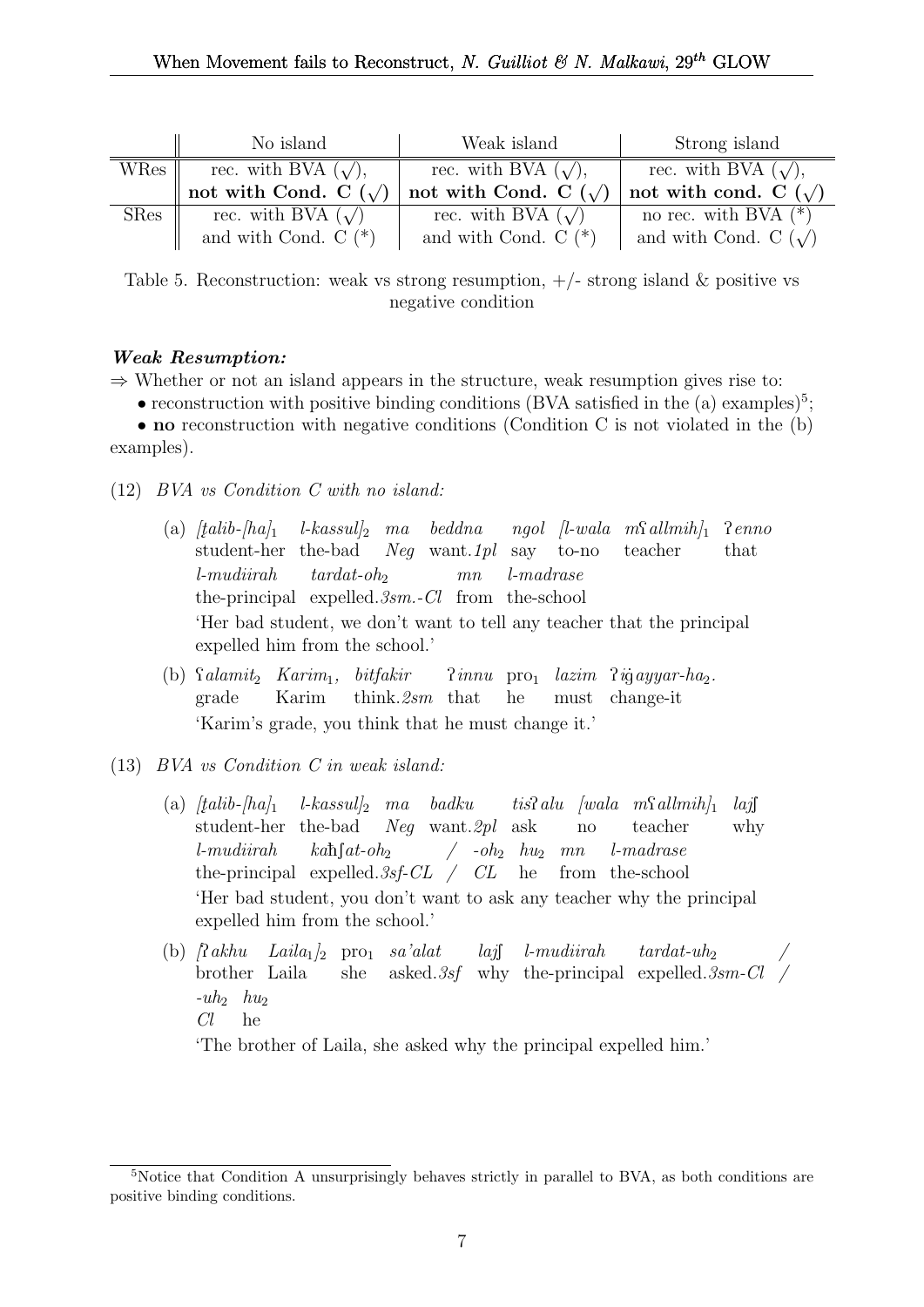- (14) BVA vs Condition C in strong island:
	- $\alpha$  (a)  $[talib-[ha]_1$  l-kassoul]<sub>2</sub> ma zi $\Omega$ lat  $[wala$  m $\Omega$ allmih]<sub>1</sub> la $\Omega$ annuh student-her the-bad Neg upset.3sf no teacher because l-mudiirah the-principal expelled. 3sf-CL / CL he from the-school  $k\alpha\hbox{h}$ [ $at$ -oh<sub>2</sub>  $/$  -oh<sub>2</sub>  $hu_2$  mn l-madrase 'Her bad student, no teacher was upset because the principal expelled him from school.'
	- (b)  $\int \mathcal{R} a k h u$  Laila<sub>1</sub>  $\int_2$  pro<sub>1</sub>  $z i \mathcal{R} l a t$ brother Laila she upset.3sf because laPannuh l-mudiirah the-principal expelled. 3sm-Cl  $tardat$ -uh<sub>2</sub>  $/$  -uh<sub>2</sub>  $hu_2$ / Cl he 'The brother of Laila, she got upset because the principal expelled him.'

#### Strong Resumption:

 $\Rightarrow$  This contrast is not present with strong resumption, as positive and negative binding conditions follow the same pattern:

- reconstruction when no island or a weak island intervenes;
- no reconstruction when a strong island intervenes.
- (15) BVA and Condition C with no island:
	- $\left( \text{a} \right)$   $[talib-[\text{ha}]_1$  l-kassul] $_2$  ma beddna ngol [l-wala m $\Omega$ allmih] $_1$   $\Omega$ enno student-her the-bad Neg want.1pl say to-no teacher that  $hu_2$  gas he cheated.3.sm in-the-exam  $b$ -l- $mti$ han 'Her bad student, we don't want to telle any teacher that he cheated in the exam.'
	- (b) \*/?akhu Laila<sub>1</sub>/<sub>2</sub> pro<sub>1</sub> galat brother Laila she said.3sf that he / the-idiot  $\lim_{n \to \infty}$  / ha-l-habilih<sub>2</sub> safar left.3sm 'The brother of Laila, she said that he/the idiot left.'

(16) BVA and Condition C in weak island:

- (a)  $[talib-|ha]_1$  l-kassoul]<sub>2</sub> ma badku tis?alu [wala m $\Omega$ allmih]<sub>1</sub> student-her the-bad Neg want.2pl ask.2pl no teacher  $l$ ajf why  $hu_2 \quad / \quad ha$ -l-gabi<sub>2</sub> he / the-idiot.3sm cheated.3sm in-the-exam  $\dot{g}$  af  $b$ -l- $mti$ han 'Her bad student, you don't want to ask any teacher why he / this idiot cheated on the exam.'
- (b)  $*$ [?akhu Laila<sub>1</sub>]<sub>2</sub> pro<sub>1</sub> sa'alat brother Laila she said.3sf the-teacher.3sf why he / the-idiot  $l$ -m $\Omega$ allmih  $la$ j $h$ u<sub>2</sub> / ha-l-habilih<sub>2</sub>  $\dot{g}$  af cheated.3sm in-the-exam  $b$ -l- $mti$ han

'The brother of Laila, she asked the teacher why he/the idiot cheated on the exam.'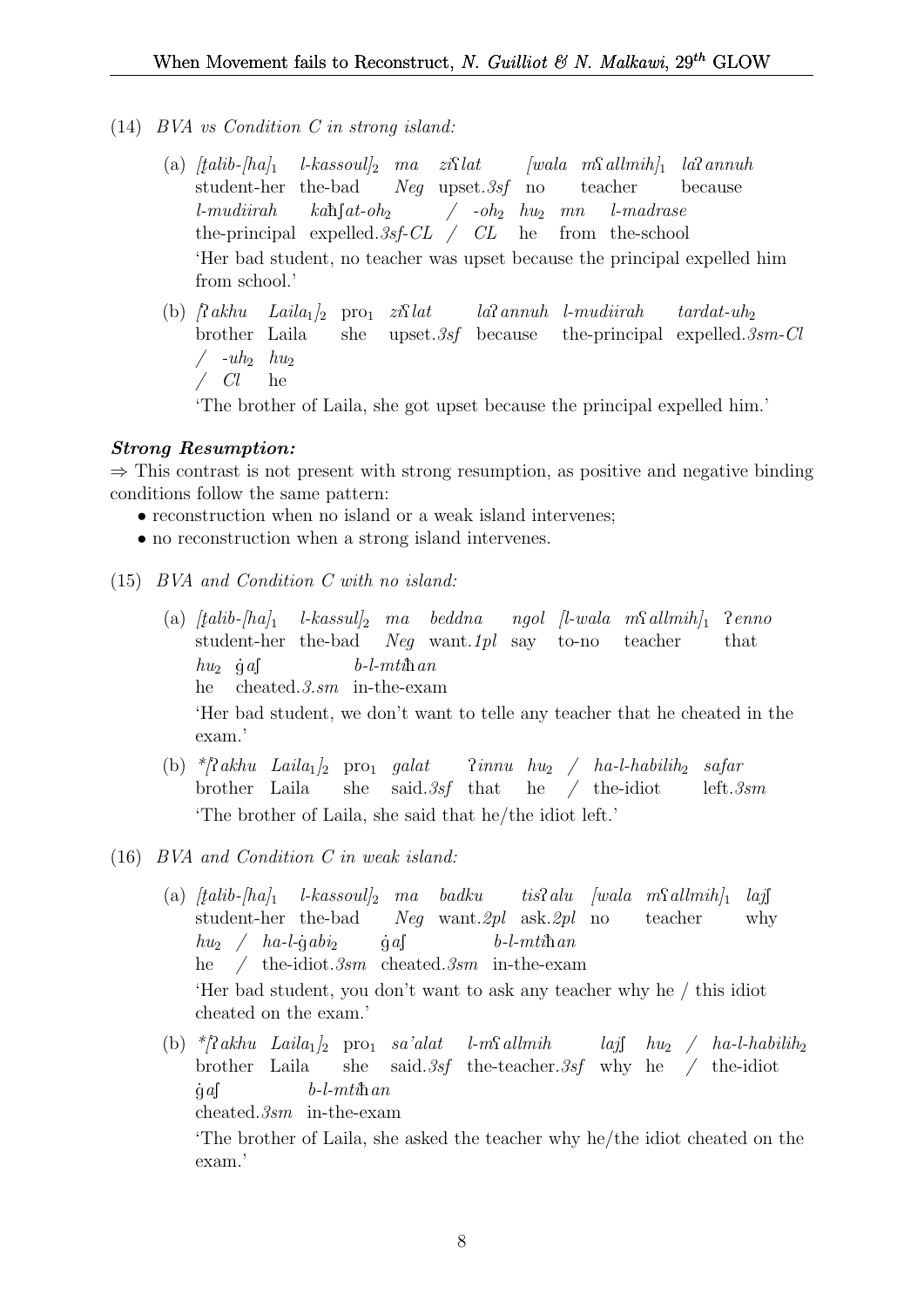- (17) BVA and Condition C in strong island:
	- $\hbox{(a)} \ \ {^*\! [tali\! b\!-\!\! [ha]_1 \ \ }$  l-kassoul] $_2 \ \ ma \ \ hakjan$ student-her the-bad Neg talked.1pl with  $ma\Omega$  $[wala \ m\Omega dlmih]_1$ no teacher gabl-ma before  $hu_2 \quad / \quad ha$ -l-gabi<sub>2</sub> he / the-idiot.3sm arrive.3sm yesal

'Her bad student, we didn't talk to any teacher before he / this idiot arrived.'

(b)  $\int \mathcal{R} a k h u$   $Laila_1 \vert_2$  pro<sub>1</sub>  $zi \mathcal{R} l$ brother Laila she upset.3sf because  $la$ annuh hu<sub>2</sub> / ha-l-habilih<sub>2</sub> safar he / the-idiot left.3sm 'The brother of Laila, she got upset because he/the idiot left.'

## 4 Main proposal

Our analysis of reconstruction is based on the following central claim:

Claim 1: Whenever an XP triggers reconstruction, a copy of that XP is present.

⇒ Reconstruction with weak resumption based on ellipsis via NP-deletion's analysis of resumptive pronouns (see Elbourne (2001) among others);

 $\Rightarrow$  Reconstruction with strong resumption based on movement when available (along the lines of Aoun et al. (2001)).

## 4.1 Weak resumptives as definite determiners

Elbourne (2001) assimilates third person pronouns to definite determiners, and further assumes the following structures:

 $(18)$  (a)  $[{\text{the/it}}]$  NP (b)  $[the/it 1]$ 

 $\Rightarrow$  In (18a), the pronoun takes an NP-complement as argument (undergoing NP-deletion under identity with a linguistic antecedent).

 $\Rightarrow$  In (18b), the pronoun takes an index (variable) as argument.

Our claim: Weak resumptives are definite determiners in the sense Elbourne (2001), taking either the NP-complement as argument (see (18a)), or the index (see (18b)).

(19) Faire les structures pronoms faibles

This proposal will account for the fact that reconstruction with weak resumption:

- is not sensitive to islandhood (always available with BVA);
- is sensitive to binding conditions (available with BVA, but absent with cond. C).

Insensitivity to islandhood is predicted as reconstruction follows from ellipsis and not movement.

Sensitivity to binding conditions also follows: reconstruction holds with positive binding conditions (BVA), but never with negative ones (Cond. C), as pronouns allow for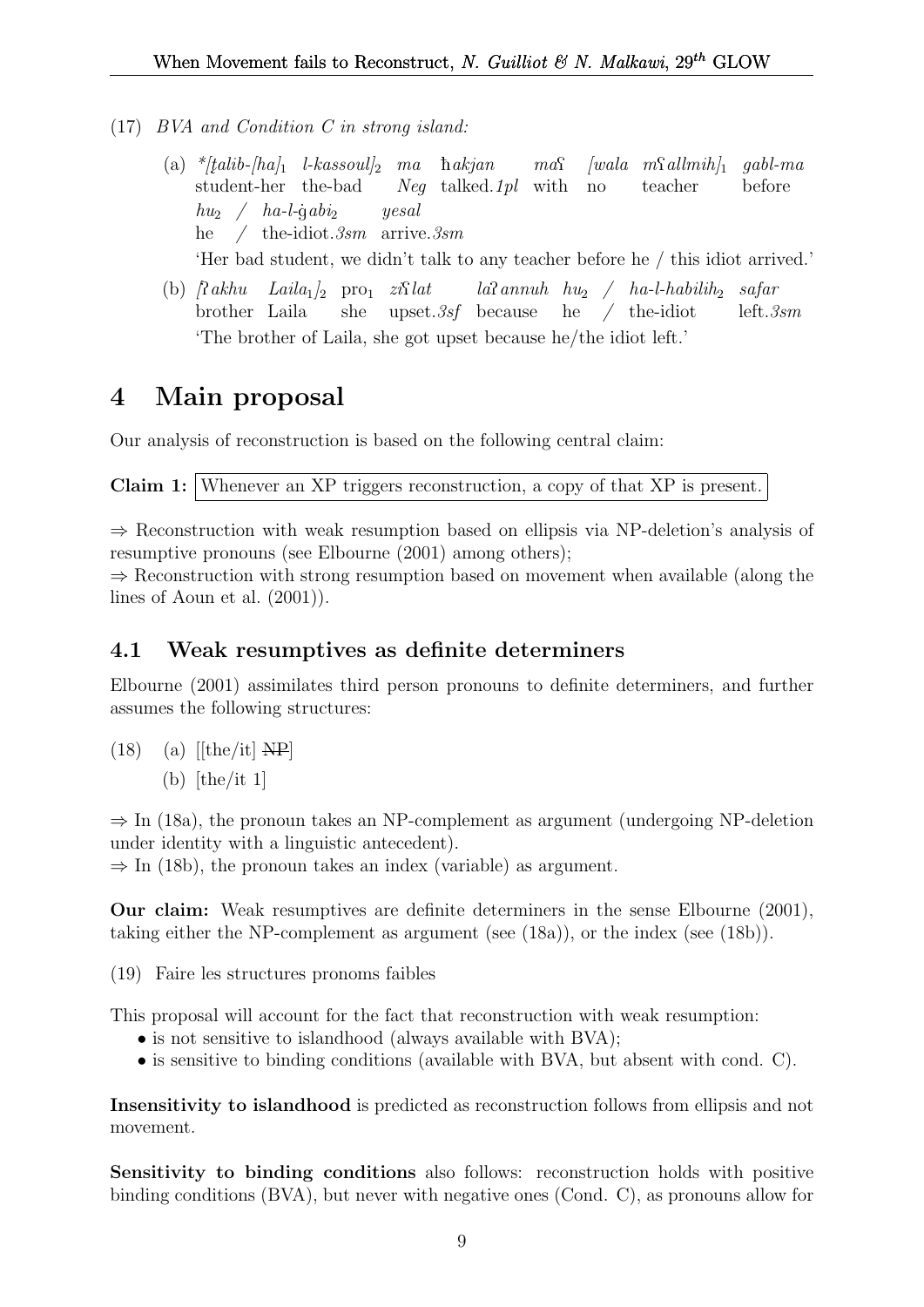two possible arguments (see possible structures in (18)).

Reconstruction holds with BVA in (20) as weak resumptives can be analysed with the NP-argument, giving rise to the schemas in (21):

- $(20)$  (a)  $[talib-ha]_1$ student-her the-bad  $l$ -kassoul] ma zi $\Omega$ lat Neg upset.3sf no  $[wala \t mSallmih]_1$   $la$ sannuh teacher because l-mudiirah the-principal expelled. 3sf-CL / CL he from the-school  $k$ ah $\int$ at-oh / -oh hu mn l-madrase 'Her bad student, no teacher was upset because the principal expelled him from school.'
	- (b) La photo de saz classe, tu es presuadé que chaque prof $_2$  l'a déchirée. 'The picture of his class, you are sure that each teacher tore it.'
- (21) (a)  $\text{talib-}\left[\text{hal}_1 \text{ } \text{l-kassoul} \dots \text{ } \text{[wala mSallmih]}_1 \dots \text{ } \text{[p p -oh]}_{NP} \text{ } \text{talib-}\text{ha}_1 \text{ } \text{l-kassoul} \right]$ the bad student of her<sub>1</sub> ... no teacher<sub>1</sub> ... [<sub>DP</sub> her [<sub>NP</sub> bad student of her<sub>1</sub>]]
	- (b) la photo de sa<sub>2</sub> classe ... chaque prof<sub>2</sub> ...  $\langle$ <sub>DP</sub> l' $\langle$ <sub>NP</sub> <del>photo de sa<sub>2</sub> classe</del> $\rangle$ the picture of his<sub>2</sub> class ... each teacher<sub>2</sub> ...  $\lceil_{DP}$  it  $\lceil_{NP}$  picture of his<sub>2</sub> class]

 $\Rightarrow$  Under (21), binding reconstruction is predicted, as a copy of the displaced constituent appears within the scope of the quantifier, leading to the bound variable reading of the pronoun/possessive.

Reconstruction does not hold with Condition C in (22) as weak resumptives can also be analysed with an index as argument (no elided NP), giving rise the schemas in (23):

(22) (a)  $\int \mathcal{R} \, dkhu$   $Laila_1\vert_2$  pro<sub>1</sub>  $zi\mathcal{R} \, lat$ brother Laila she upset.3sf because laPannuh l-mudiirah the-principal expelled. 3sm-Cl  $tardat$ -uh<sub>2</sub>  $/$  -uh<sub>2</sub>  $hu_2$  $\angle$  Cl he

'The brother of Laila, she got upset because the principal expelled him.'

- (b) Le crayon<sub>2</sub> de Laila<sub>1</sub>, je suis persuadé qu'elle<sub>1</sub>  $l_2$ 'a volé. Lit. 'The pen of Laila, I'm sure that she stole it.'
- (23) (a)  $\int_0^{\infty} R_{\alpha} h u \, L \alpha l a_1 / 2 \ldots \text{ pro}_1 \ldots \int_{DP} -o h_2 \,$ the brother<sub>2</sub> of Laila<sub>1</sub> ... she<sub>1</sub> ... [<sub>DP</sub> him<sub>2</sub>]
	- (b) le crayon<sub>1</sub> de Laila<sub>2</sub> ... elle<sub>2</sub> ...  $\lceil \ln \frac{1}{l} \rceil$ the pen<sub>1</sub> of Laila<sub>2</sub> ... she<sub>2</sub> ... [<sub>DP</sub> it<sub>1</sub>]

Note finally that the analysis is on a par with Elbourne (2001)'s analysis of 'paycheck' sentence:

(24) John gave his paycheck to his mistress. Everybody else put it in the bank.

⇒ pronouns are definite descriptions composed of a determiner (the pronoun) and the NP-complement elided under identity:

(25) John<sub>1</sub> gave his<sub>1</sub> paycheck to his mistress. Everybody<sub>2</sub> else put  $\lceil_{DP}$  it  $\lceil_{NP}$  paycheck  $of$  him<sub>2</sub>]] in the bank.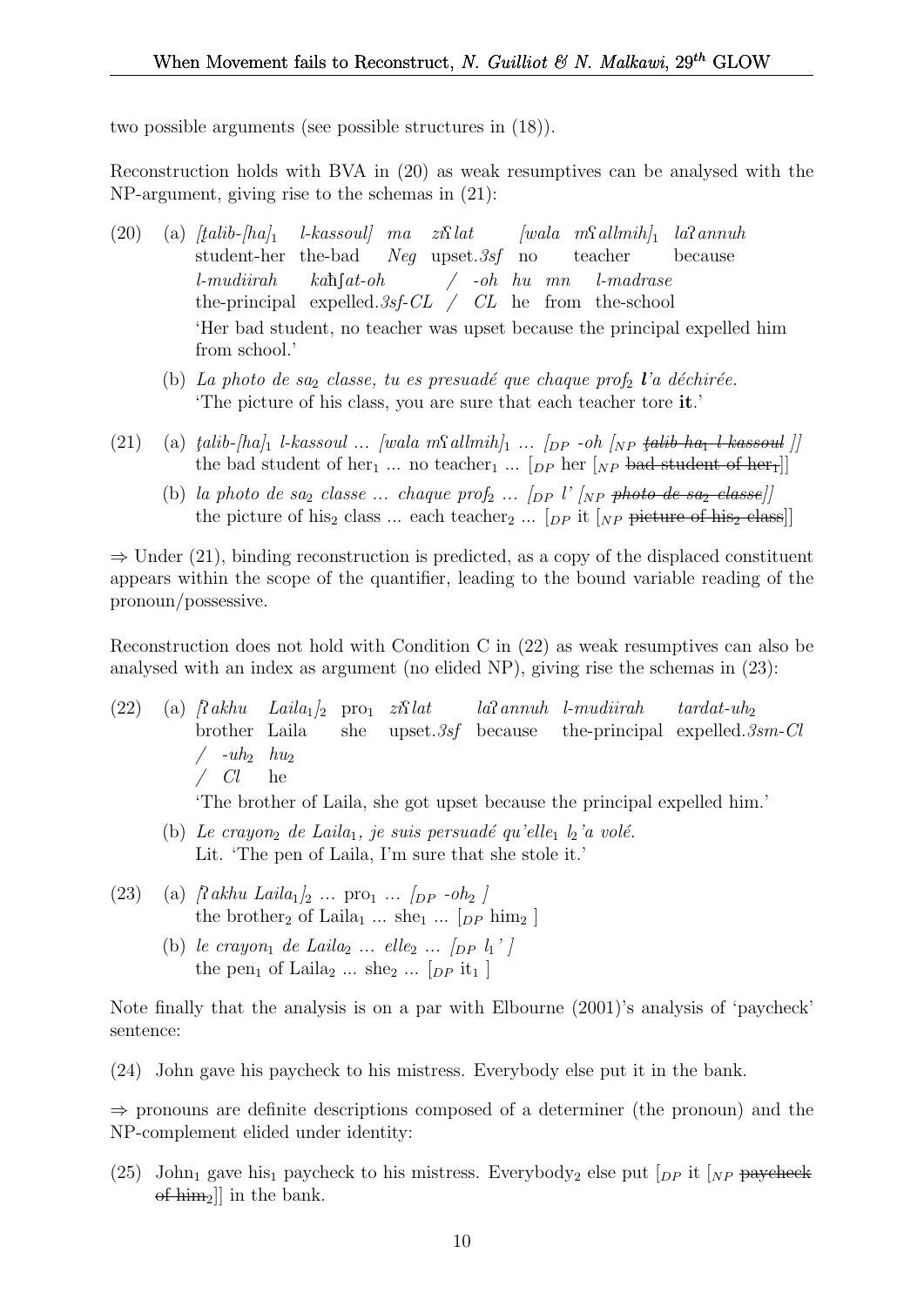$\Rightarrow$  The presence of the bound pronoun in the elided copy straightforwardly accounts for the 'covariant' reading of the pronoun 'it'.

A further argument for this analysis  $\Rightarrow$  the great similarity between pronouns and determiners in French, as Table 6 shows:

|     | $(3)$ sg.                                       | $(3)$ pl.                   |
|-----|-------------------------------------------------|-----------------------------|
|     | $Pro  il/elle/le/la/lui/l'  ils/elles/les/leur$ |                             |
| Det | le/la/l'                                        | $\text{les}/\text{leur}(s)$ |

Table 6. Determiners and Pronouns in French

### 4.2 Strong resumptives: reconstruction through movement

Recall Aoun et al. (2001)'s analysis of apparent resumption in (5) repeated here in (26):

(26) Apparent resumption:  $\left[\begin{array}{ccc} \n\ln P & \ldots & \n\end{array}\right]$  pronoun<sub>1</sub> ....<sup>[2]</sup>  $\left[\begin{array}{ccc} \n\ln P & \ldots & \n\end{array}\right]$   $\left[\begin{array}{ccc} \n\ln P & \ldots & \n\end{array}\right]$   $\left[\begin{array}{ccc} \n\ln P & \ldots & \n\end{array}\right]$   $\left[\begin{array}{ccc} \n\ln P & \ldots & \n\end{array}\right]$ 

In (26), apparent resumption is derived via movement in the following way:

- the dislocated DP is generated in-situ and then fronted to an A-bar position.
- the RP is base-generated adjoined to the dislocated DP in its base position.

(Elbourne, 2001, chap.3) points out that this proposal runs into difficulty since, according to Benmamoun and Choueiri (p.c.), weak pronouns cannot be cliticized onto DPs in the surface (see  $(27a)$ ). Notice, however, that both strong pronouns in  $(27b)$  and epithets (27c) can appear overtly adjoined (be used in apposition) to a DP:

- $(27)$  (a) \*Karim-uh illi Karim-Cl that saw.1s-Cl  $\lceil$ uft-uh mat dead 'Karim that I saw is dead.'
	- (b) hu Karim illi he Karim that saw.1s-Cl dead  $\int u \, dt$ -uh mat 'Karim that I saw is dead.'
	- $(c)$   $\int u \, dt$ saw.1s Karim this-the-idiot Karim ha-l-habilih 'I saw Karim, this idiot.'

Our claim: Only strong resumption can be analysed along the lines of Aoun et al. (2001)'s distinction between apparent and true resumption (based on the copy theroy of movement when available).

This claim accounts for the fact that reconstruction with strong resumption:

• is sensitive to islandhood (available only with no/weak island<sup>6</sup>);

<sup>&</sup>lt;sup>6</sup>The uniform appearance of reconstruction effects in weak islands is not very problematic if one assumes that weak islands are selective islands: that is, they don't block extraction of operators quantifying over individuals (see Bautista (2001) for recent discussion and references). Reconstruction effects in weak islands in Jordanian Arabic are then expected with strong resumption. The copy theory of movement will create a copy in the base position.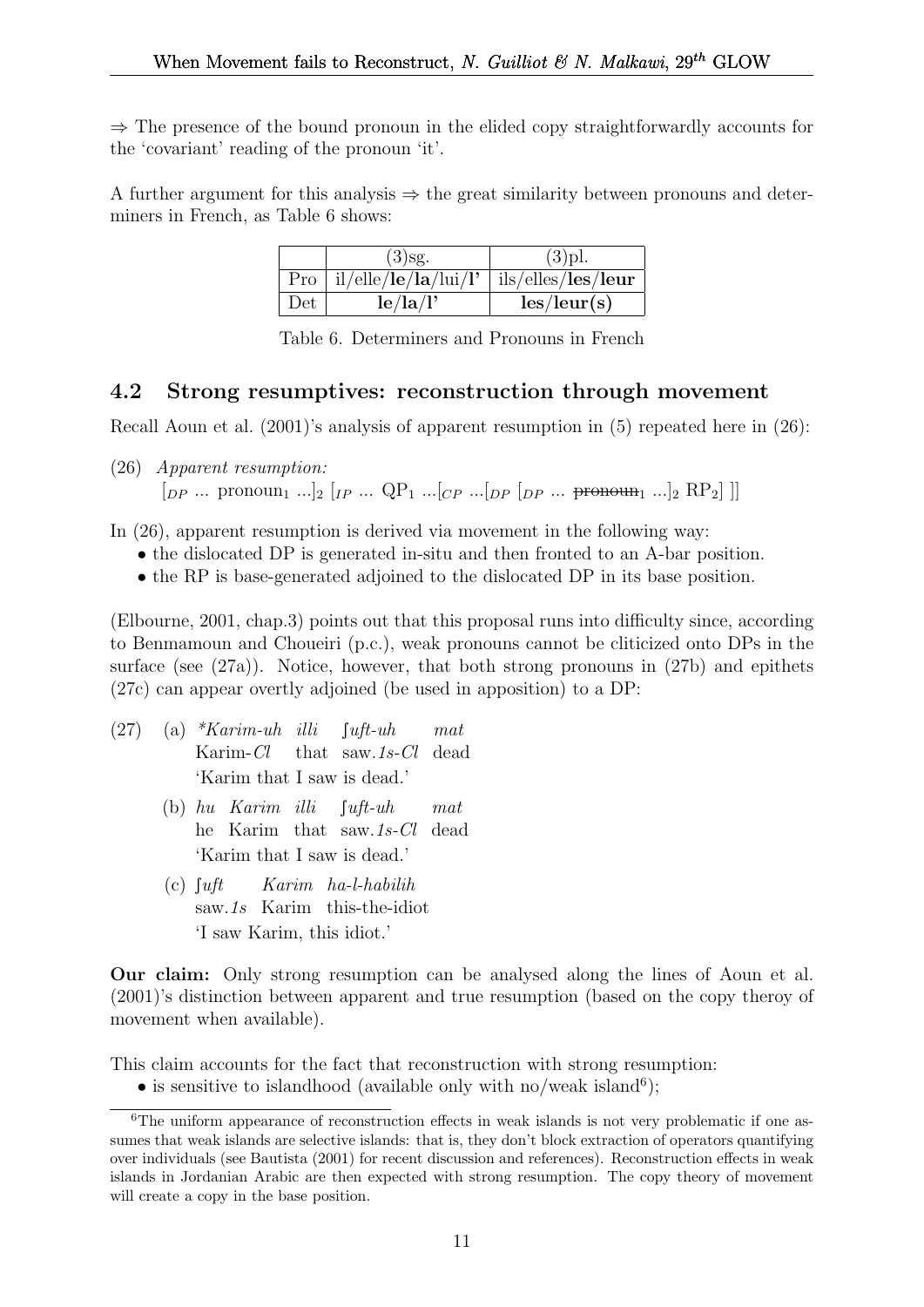• is insensitive to binding conditions.

Sensitivity to islands is predicted. Reconstruction holds when no island or a weak island intevenes (see (28) and (29)), as movement is licit in these structures (cases of apparent resumption in the sense of Aoun et al. (2001)), but cannot hold within strong islands in (30) (cases of true resumption in the sense of Aoun et al. (2001)).

Insensitivity to binding conditions is also predicted. When movement is licit (no/weak island), creation of a copy adjoined to the strong resumptive will trigger reconstruction (yielding violation of condition C and satisfaction of BVA in (28) and (29)). Otherwise (strong island), no reconstruction appears (no condition C violation, but violation of BVA in (30)).

- (28) BVA and condition C with no island:
	- (a)  $[talib-hal]$ student-her the-bad Neg want.1pl say to-no teacher  $\emph{l-kassul}_2$  ma beddna ngol [l-wala m $\emph{Sallmih}_1$  ?enno that  $hu_2$  gas he cheated.3.sm in-the-exam  $b$ -l- $mti$ han 'Her bad student, we don't want to telle any teacher that he cheated in the exam.'
	- (b)  $\sqrt[k]{?} akhu$  Laila<sub>1</sub> $]_2$  pro<sub>1</sub> galat  $?innu$  hu<sub>2</sub> / ha-l-habilih<sub>2</sub> safar brother Laila she said. 3sf that he / the-idiot left.3sm 'The brother of Laila, she said that he/the idiot left.'
- (29) BVA and condition C in weak island:
	- $\left( \mathrm{a}\right)$   $[talib-[ha]_{1}$   $l$ -kassoul]<sub>2</sub> ma badku student-her the-bad Neg want.2pl ask.2pl no  $t$ *is*?*alu* [wala m\{\matha allmin\}<sub>1</sub> teacher  $laj$ why  $hu_2 \quad / \quad ha$ -l-gabi<sub>2</sub> he / the-idiot.3sm cheated.3sm in-the-exam  $\dot{g}$  af  $b$ -l- $mti$ h $an$ 'Her bad student, you don't want to ask any teacher why he / this idiot cheated on the exam.'
	- (b)  $*$ [?akhu Laila<sub>1</sub>]<sub>2</sub> pro<sub>1</sub> sa'alat brother Laila she said. 3sf the-teacher. 3sf why he / the-idiot  $l$ -m $\Omega$ allmih  $la$ j $h$ u<sub>2</sub> /  $ha$ -l-habilih<sub>2</sub>  $\dot{g}$  af cheated.3sm in-the-exam  $b$ -l- $mti$ han 'The brother of Laila, she asked the teacher why he/the idiot cheated on the exam.'
- (30) BVA and Condition C in strong island:
	- (a)  $\frac{k}{t}$ alib-[ha]<sub>1</sub> l-kassoul]<sub>2</sub> ma hakjan ma $\Omega$ student-her the-bad Neg talked.1pl with no  $[wala \t m\Omega] \t m\delta h]$  gabl-ma teacher before  $hu_2 \quad / \quad ha$ -l-gabi<sub>2</sub> he / the-idiot.3sm arrive.3sm yesal

'Her bad student, we didn't talk to any teacher before he / this idiot arrived.'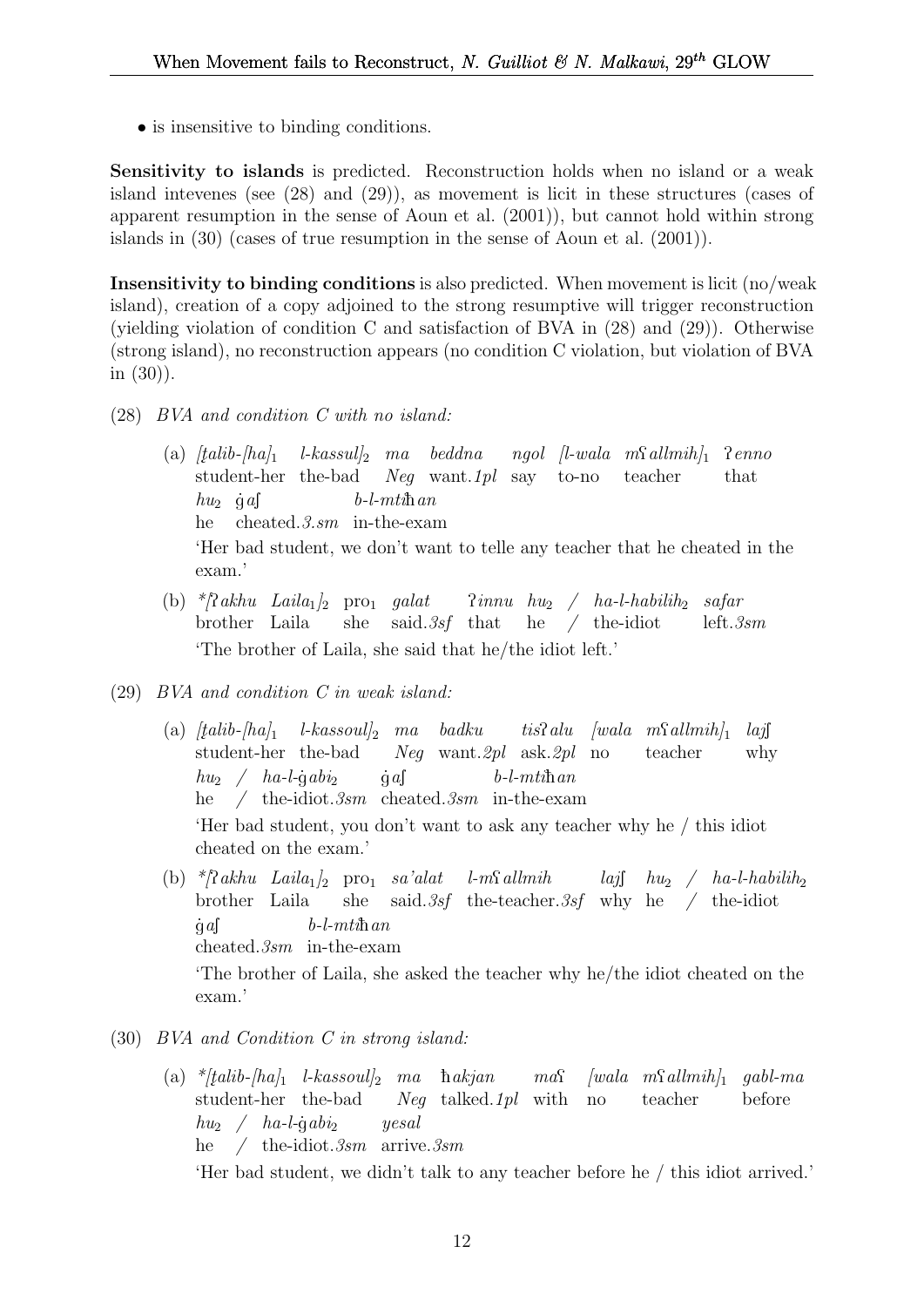(b)  $\int \mathcal{R} a k h u$  Laila<sub>1</sub>  $\int_2$  pro<sub>1</sub>  $z i \mathcal{R} l a t$ brother Laila she upset.3sf because  $la$ annuh  $hu_2$  /  $ha$ -l-habilih<sub>2</sub> safar he / the-idiot left.3sm 'The brother of Laila, she got upset because he/the idiot left.'

|               | Weak Resumption                           | Strong Resumption                     |
|---------------|-------------------------------------------|---------------------------------------|
|               | Reconstruction via ellipsis               | Reconstruction via movement           |
|               | $(\grave{a} \text{ la Elbourne } (2001))$ | $(\grave{a}$ la Aoun et al. $(2001))$ |
| No island     | rec. with BVA $(\sqrt{\ }),$              | rec. with BVA $(\sqrt{\ }$ ,          |
|               | not with Cond. C $(\sqrt)$                | and with Cond. $C$ (*)                |
| Weak island   | rec. with BVA $(\sqrt)$                   | rec. with BVA $(\sqrt)$               |
|               | not with Cond. C $(\sqrt)$                | and with Cond. $C$ $(*)$              |
| Strong island | rec. with BVA $(\sqrt)$                   | no rec. with BVA $(*)$                |
|               | not with Cond. C $(\sqrt)$                | or with Cond. C $(\sqrt)$             |

Table 7. Summary

# 5 On copy interpretation

Claim 2: Copies can be interpreted either as definite or indefinite objects.

• Weak resumption (based on ellipsis à la Elbourne  $(2001)$ ) forces a definite interpretation of the copy (gap vs resumption).

• A functional reading then follows either from indefinite interpretation of the copy (when available), or from the presence of a bound pronoun in that copy.

## 5.1 How copies get interpreted...

A copy can also be interpreted as indefinite. For the analysis of indefinites, we argue for the skolemized choice function proposed in Kratzer (1998), i.e. a function that takes two arguments, one individual  $x$  and a set of entities  $P$  and returns one individual of that set (written  $f_x(P)$ ):

(31) Every man loves a woman.

⇒ Functional reading: one different specific woman for each man

LF: every man<sub>1</sub> loves  $f_1(\text{woman})$ .

```
\forall x. [man(x) \rightarrow [loves(x, f_x(woman))]]
```
 $\Rightarrow$  Skolemized choice function's interpretation of copies is essential to account for scopeonly reconstruction: interpretation of the copy in (32) as an indefinite gives rise to the 'reconstructed' functional readings mapping every doctor to a different and specific patient.

(32) Which patient did every doctor examine patient? LF:  $\lambda p.\exists f$ . true(p) $\wedge p =$ every doctor<sub>x</sub> examined f<sub>x</sub>(patient)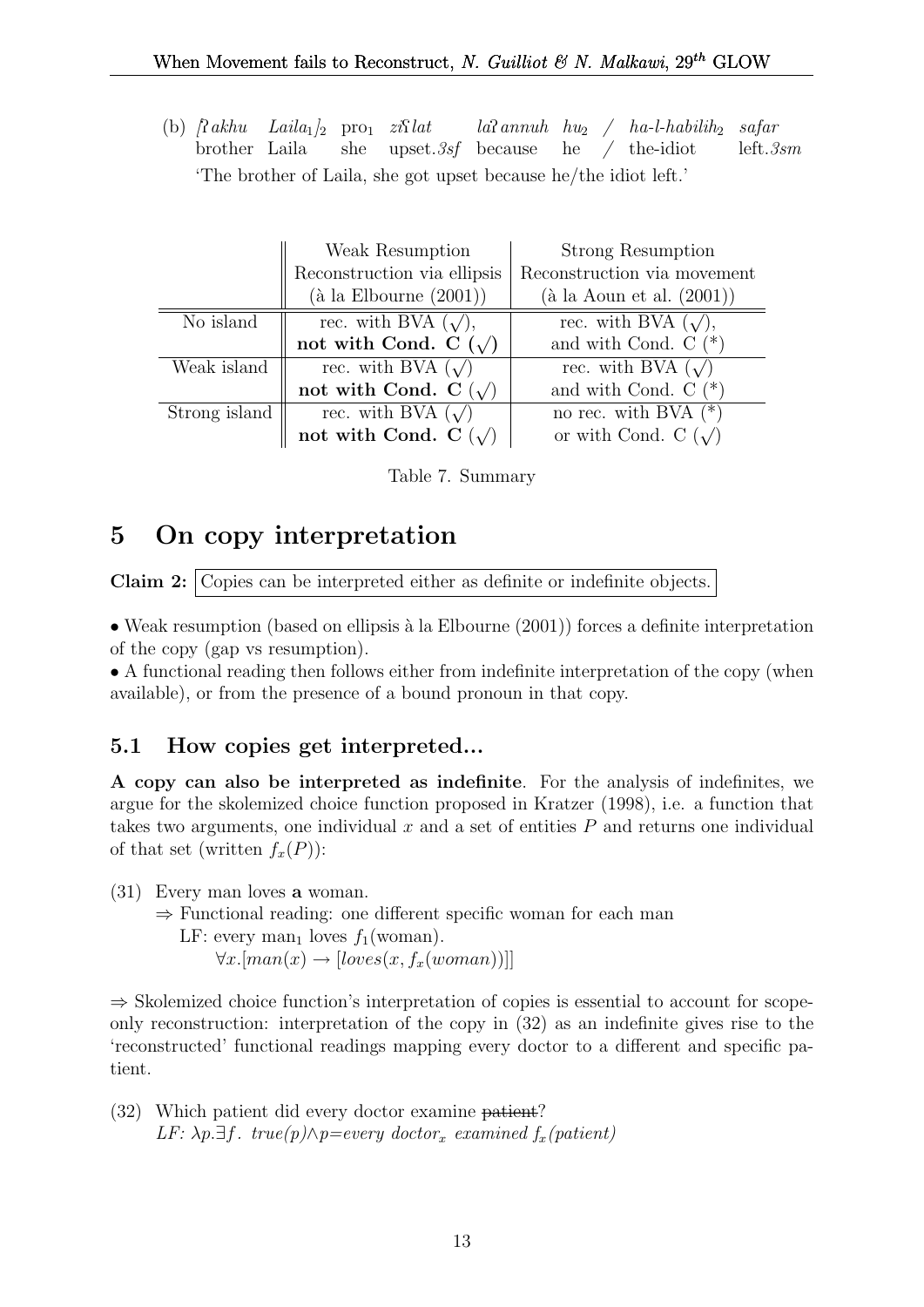### 5.2 Gap vs resumption

Scope-only reconstruction holds with a gap, as examples in  $(32)$  and  $(33a)$  show, but disappears with resumption, as shown by (33b).

- (33) (a) Quelle photo<sub>1</sub> chaque homme a-t-il déchirée  $_{-1}$ ?  $(\sqrt{functional})$ 'Which picture did each man tear?'
	- (b) Quelle photo<sub>1</sub> es-tu fâché parce que chaque homme  $l_1$ 'a déchirée? (\*funct.) 'Which picture are you furious because every man tore it?'

 $\Rightarrow$  Only (33a) allows for the 'reconstructed' functional reading (as a case of scope-only reconstruction).

Our account: the presence of resumption (as a definite description) blocks interpretation of the copy as indefinite, leading to the schemas in (34).

(34) (a) Gap: quelle photo ... chaque homme<sub>2</sub> ...  $[_{DP}$   $]_{NP}$  photo] which picture ... each man<sub>2</sub> ...  $[_{DP}$   $]_{NP}$  picture]]  $\Rightarrow$  LF:  $\lambda p.\exists f$ . true(p) $\wedge p =$ each man<sub>x</sub> tore f<sub>x</sub>(picture) (b) Resumption: quelle photo ... chaque homme<sub>2</sub> ...  $\lceil_{DP} \rceil$ <sup>'</sup>  $\lceil_{NP}$  photo]] which picture ... each man<sub>2</sub> ...  $[p_P]$  it  $[p_P]$  picture  $\Rightarrow$  LF:  $\lambda p.\exists y.$  true(p) $\wedge p = you$  are furious because each man<sub>x</sub> tore the picture identical to y

 $\Rightarrow$  In (34a), interpretation of the copy as a skolemized choice function (indefinite) gives rise to the functional reading. In (34b), the copy is interpreted as definite (because of the resumptive pronoun) which obviously does not lead to any functional reading.

Exactly the same contrast appears in JA, as shown in (35):

- $(35)$  (a)  $2aya$ Which picture every man  $\textit{surah}_1$   $\textit{kul}$ zalamih maza<sup>c</sup> tear.past  $\frac{1}{2}$  ( $\sqrt{\text{functional}}$ ) 'Which picture did each man tear?'  $(b)$   $2aya$ Which picture every man  $\mathit{surah}_1$ kul  $zalamih$   $maxaf$   $-ha<sub>1</sub>?$  (\*functional) tear.past-Cl
	- 'Which picture did each man tear (it)?'

### 5.3 Scope-only vs binding reconstruction

Our analysis straightforwardly accounts for the asymmetry between scope-only and binding reconstruction with resumption. Consider the surprising contrast between (33b), repeated here in (36a), and (36b):

- (36) (a) Quelle photo<sub>1</sub> es-tu fâché parce que chaque homme  $l_1$ 'a déchirée? 'Which picture are you furious because every man tore it?'
	- (b) Quelle photo<sub>1</sub> de lui es-tu fâché parce que chaque homme  $l_1$ 'a déchirée? 'Which picture of him are you furious because each man tore it?'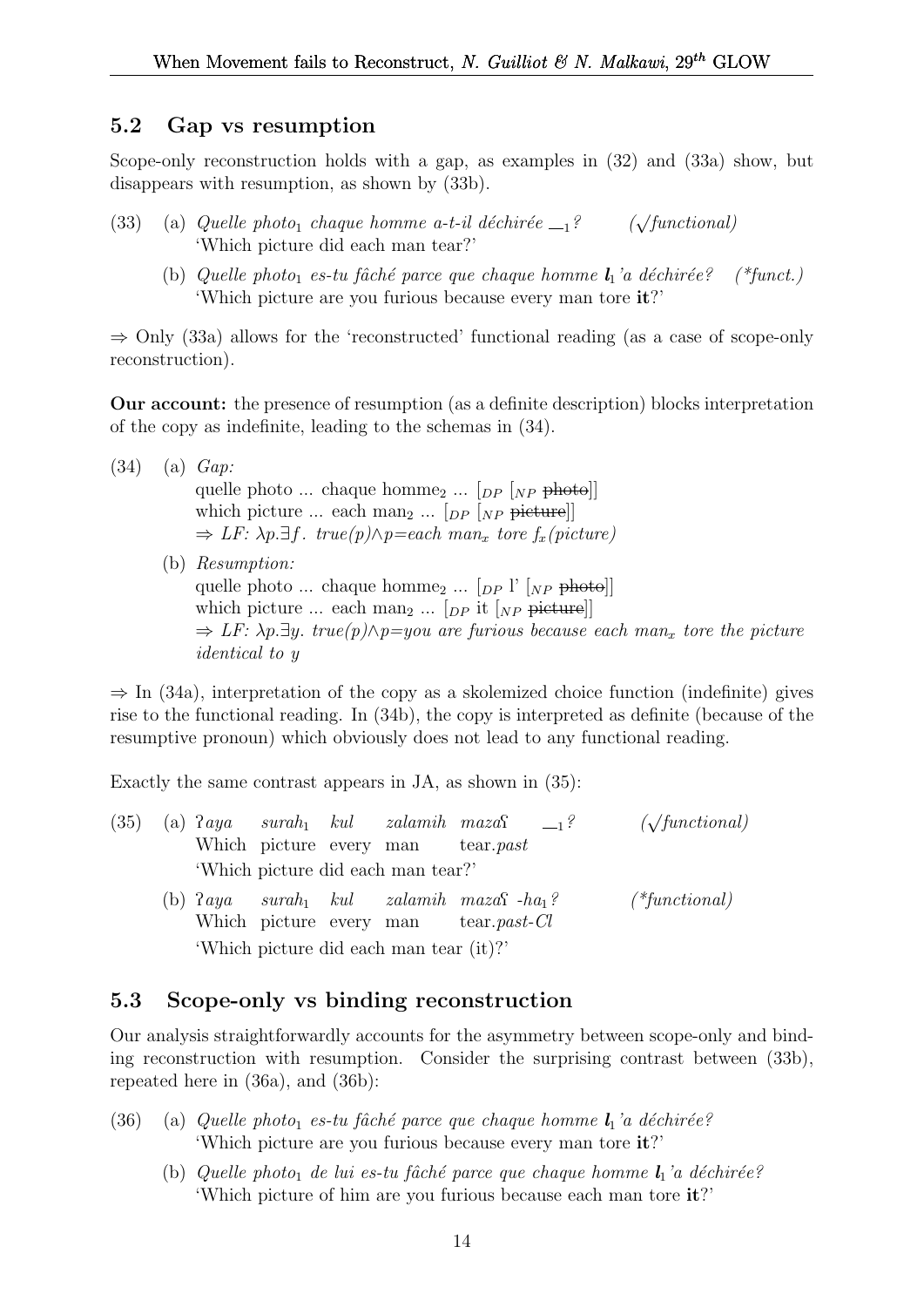$\Rightarrow$  Although the 'reconstructed' functional reading is not present in (36a), it suddenly reappears in (36b).

Our account: the presence of the resumptive pronoun (as a definite description) leads to a definite interpretation of the copy. As the schemas in (37) show, the contrast is then reduced to the one between every man saw the picture versus every man saw the picture of him.

- (37) (a) quelle photo ... chaque homme<sub>2</sub> ...  $[p]$  [NP photo] which picture ... each man<sub>2</sub> ...  $[p_p]$  it  $[p_p]$  picture  $\Rightarrow$  LF:  $\lambda p.\exists y.$  true(p) $\wedge p =$ you are furious because each man<sub>x</sub> tore the picture identical to y
	- (b) quelle photo de lui<sub>2</sub> ... chaque homme<sub>2</sub> ... [ $_{DP}$  l' [ $_{NP}$  photo de lui<sub>2</sub>]] which picture of him<sub>2</sub> ... each man<sub>2</sub> ... [ $_{DP}$  it [ $_{NP}$  picture of him<sub>2</sub>]]  $\Rightarrow$  LF:  $\lambda p$ . true(p) $\wedge p =$ you are furious because each man<sub>x</sub> tore the picture of x

⇒ Obviously, only the second case will lead to a functional reading thanks to the bound variable.

Again, exactly the same contrast appears in JA, as shown in (38):

- $(38)$  (a)  $2aya$ Which picture every man  $\textit{surah}_1$   $\textit{kul}$  $zalamih$   $maxaf$   $-ha<sub>1</sub>?$  (\*functional) tear.past-Cl 'Which picture did each man tear (it)?'
	- $(b)$   $2aya$ Which picture of-him every man  $\text{surah}_1$  il-hu<sub>2</sub> kul zalamih<sub>2</sub> maza $\text{A}$ -ha<sub>1</sub>? ( $\sqrt{ }$  $(\sqrt{\text{functional}})$ tear.past-Cl 'Which picture of him did each man tear (it)?'

# 6 Conclusion

• Both the traditional analysis of reconstruction as an exclusive consequence of movement (see Lebeaux (1990), Chomsky (1995) among others) and the distinction between apparent and true resumption (see Aoun et al. (2001)) are problematic, as reconstruction (linked to binding) can occur within islands, as data from French and JA show.

• Reconstruction signals the presence of a copy rather than the presence of movement.

⇒ For weak resumption, we argue for reconstruction via NP-deletion's analysis of pronouns à la Elbourne (2001);

⇒ For strong resumption, we argue for reconstruction via movement in the sense of Aoun et al. (2001).

• In principle, copies may be interpreted either as definite (in the sens of Fox (2002)) or indefinite (see Kratzer (1998)'s skolemized choice functions).

 $\Rightarrow$  Resumption forces interpetation of the copy as definite.

 $\Rightarrow$  A functional reading then follows either from indefinite interpretation of the copy (scope-only reconstruction), or from the presence of a bound pronoun in that copy (binding reconstruction).

Questions, Comments, Help, Jobs... Welcome!